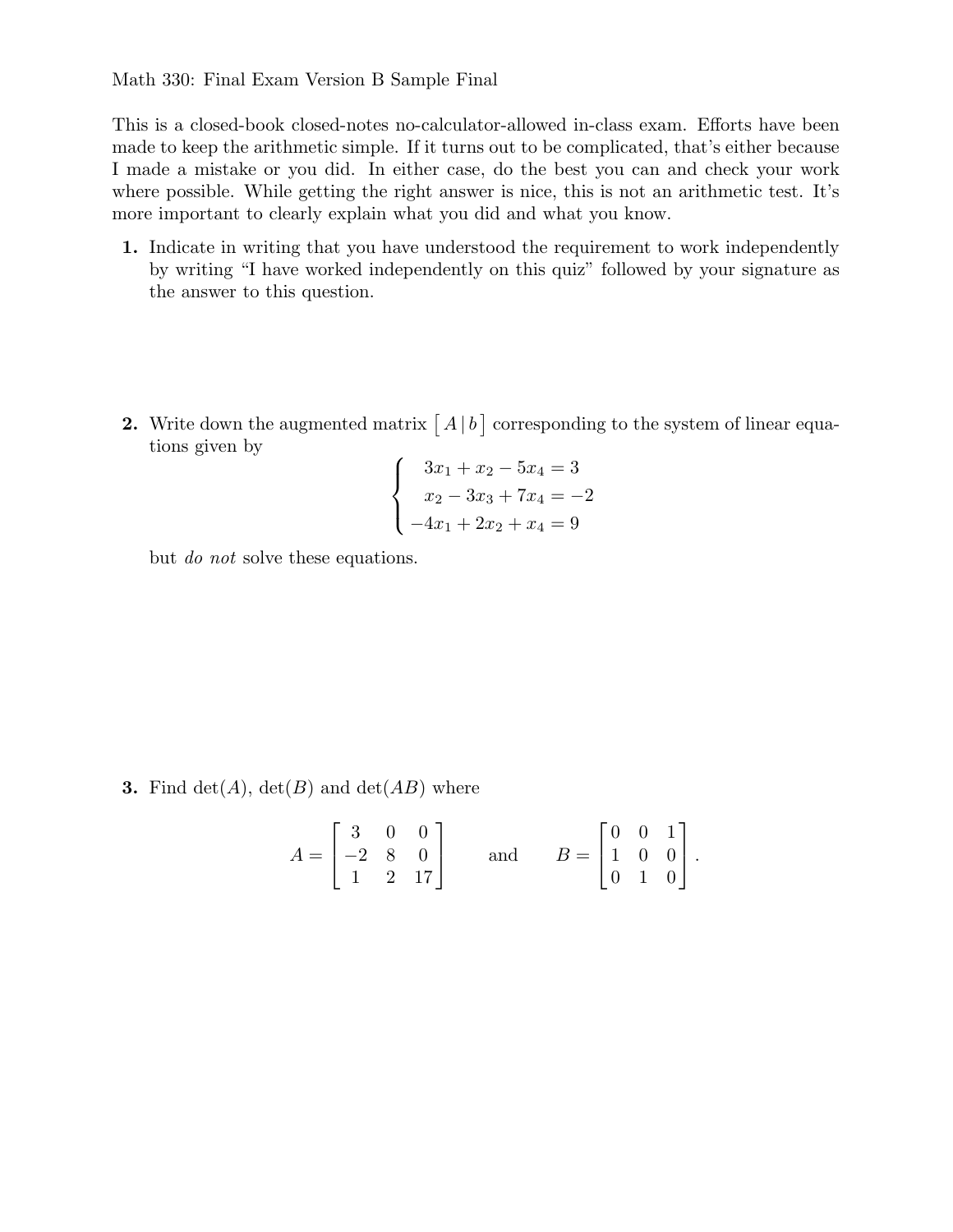**4.** Consider the matrix *A* with reduced row eschelon form *R* where

$$
A = \begin{bmatrix} \frac{3}{2} & \frac{1}{2} & 2 & \frac{2}{3} & 3 \\ 6 & 2 & 11 & \frac{19}{6} & \frac{25}{2} \\ -\frac{3}{2} & -\frac{1}{2} & -\frac{19}{2} & \frac{1}{12} & -\frac{9}{4} \end{bmatrix} \text{ and } R = \begin{bmatrix} 1 & \frac{1}{3} & 0 & 0 & \frac{14}{9} \\ 0 & 0 & 1 & 0 & 0 \\ 0 & 0 & 0 & 1 & 1 \end{bmatrix}
$$

 $\overline{a}$ 

(i) Find a basis for  $Col(A)$ .

(ii) Find a basis for  $\text{Nul}(A)$ .

**5.** Let *A* be the matrix and *x* be the vector given by

$$
A = \begin{bmatrix} 4 & -7 & -1 \\ 1 & -6 & 1 \\ -3 & -3 & 2 \end{bmatrix} \quad \text{and} \quad x = \begin{bmatrix} 2 \\ 1 \\ 3 \end{bmatrix}.
$$

Show that *x* is an eigenvector of *A* and find the eigenvalue.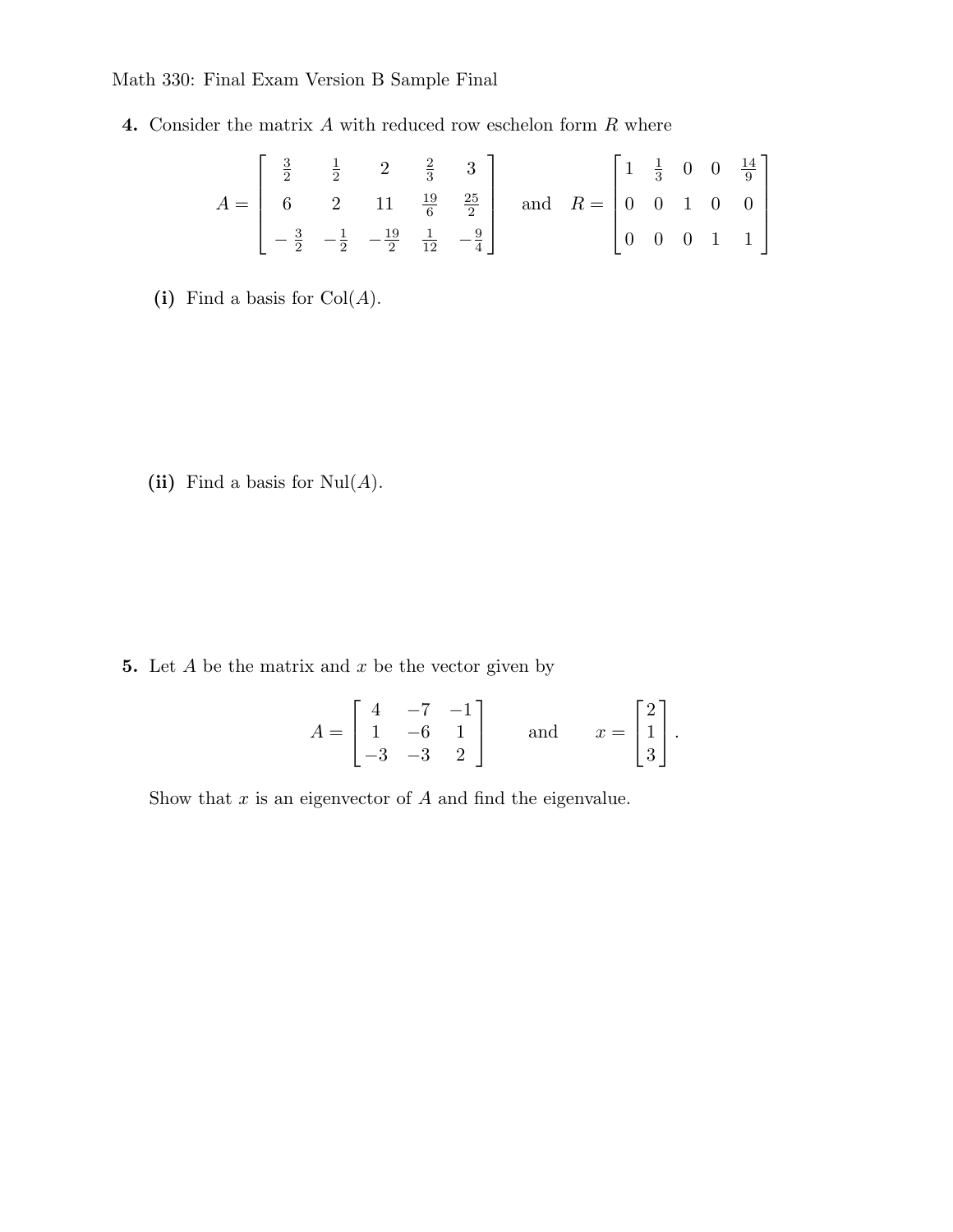- **6.** Answer the following true false questions:
	- (i) If  $x \in \text{Nul } A$  and  $y \in \text{Nul } A$  then  $x + y \in \text{Nul } A$ 
		- (A) True
		- (B) False
	- (ii) If *A* is a matrix such that  $A^T = A$  then *A* is invertible.
		- (A) True
		- (B) False
	- **(iii)** When two linear transformations are performed one after another, the combined effect is always a linear transformation.
		- (A) True
		- (B) False

(iv) 
$$
\det(A + B) = \det(A) + \det(B)
$$
.

- (A) True
- (B) False
- **(v)** Cramer's rule can only be used for invertible matrices.
	- (A) True
	- (B) False

(vi) If *W* is a subspace of  $\mathbb{R}^n$  and *v* is in both *W* and  $W^{\perp}$ , then  $v = 0$ .

- (A) True
- (B) False
- (vii) If  $A = SDS^{-1}$  where then *A* and *D* both have the same eigenvalues.
	- (A) True
	- (B) False
- (viii) If  $A \in \mathbb{R}^{n \times n}$  is symmetric, there exists an orthonormal basis of  $\mathbb{R}^n$  which consists of eigenvectors of *A*.
	- (A) True
	- (B) False
	- (ix) Every matrix  $A \in \mathbb{R}^{n \times n}$  can be factored as  $A = LU$  where *L* is lower triangular and *U* is upper triangular.
		- (A) True
		- (B) False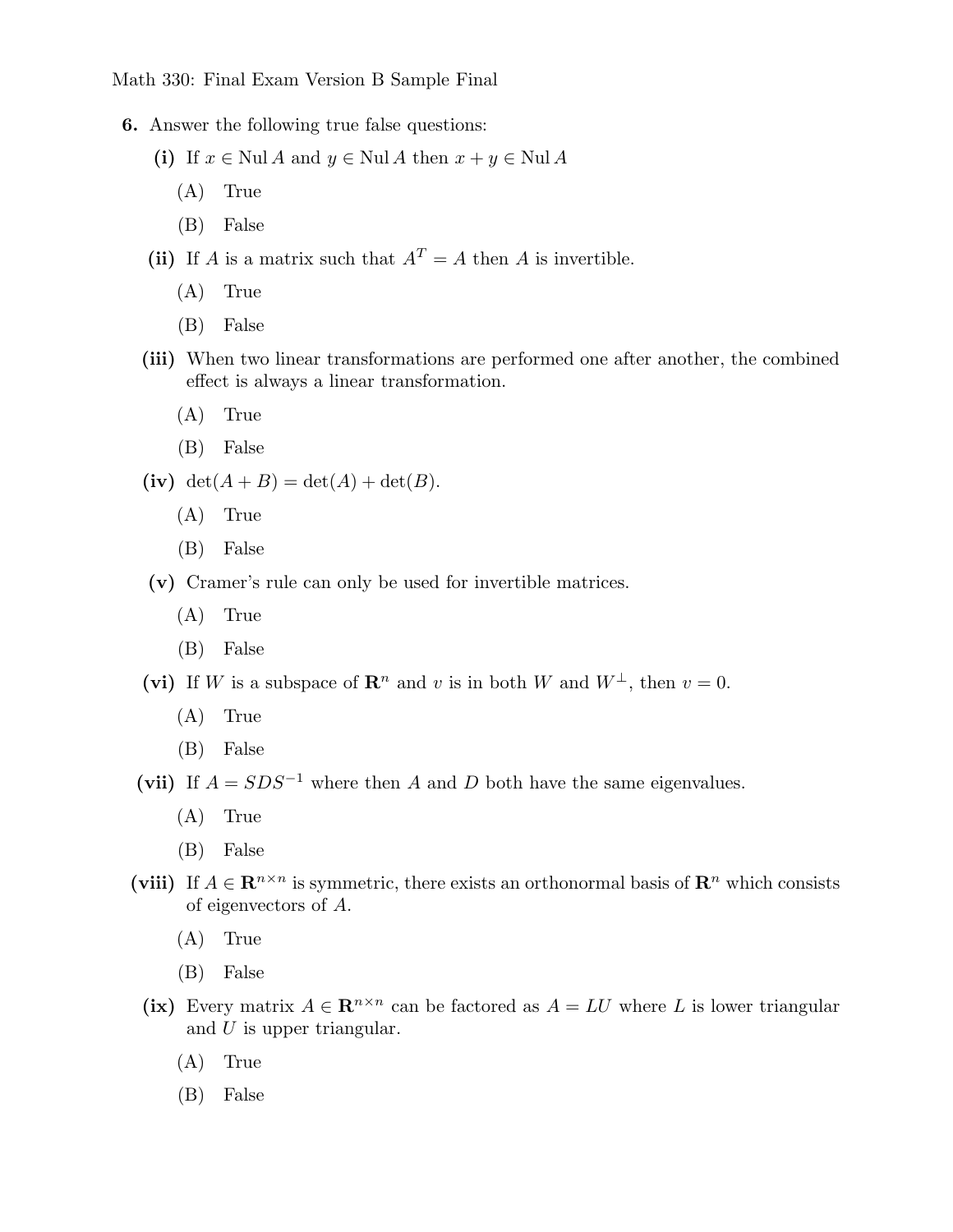**7.** Suppose  $A \in \mathbb{R}^{2 \times 3}$  is given by

$$
A = \begin{bmatrix} 1 & -3 & 2 \\ 3 & -9 & 5 \end{bmatrix}.
$$

How many free variables does the equation  $Ax = 0$  have? Find all solutions to the equation  $Ax = 0$ .

**8.** Suppose  $A \in \mathbb{R}^{2 \times 2}$  is given by

$$
A = \begin{bmatrix} 3 & 1 \\ -4 & 1 \end{bmatrix}.
$$

Use the Gram-Schmidt algorithm to factor  $A = QR$  where  $Q$  is a matrix with orthonormal columns and *R* is upper triangular.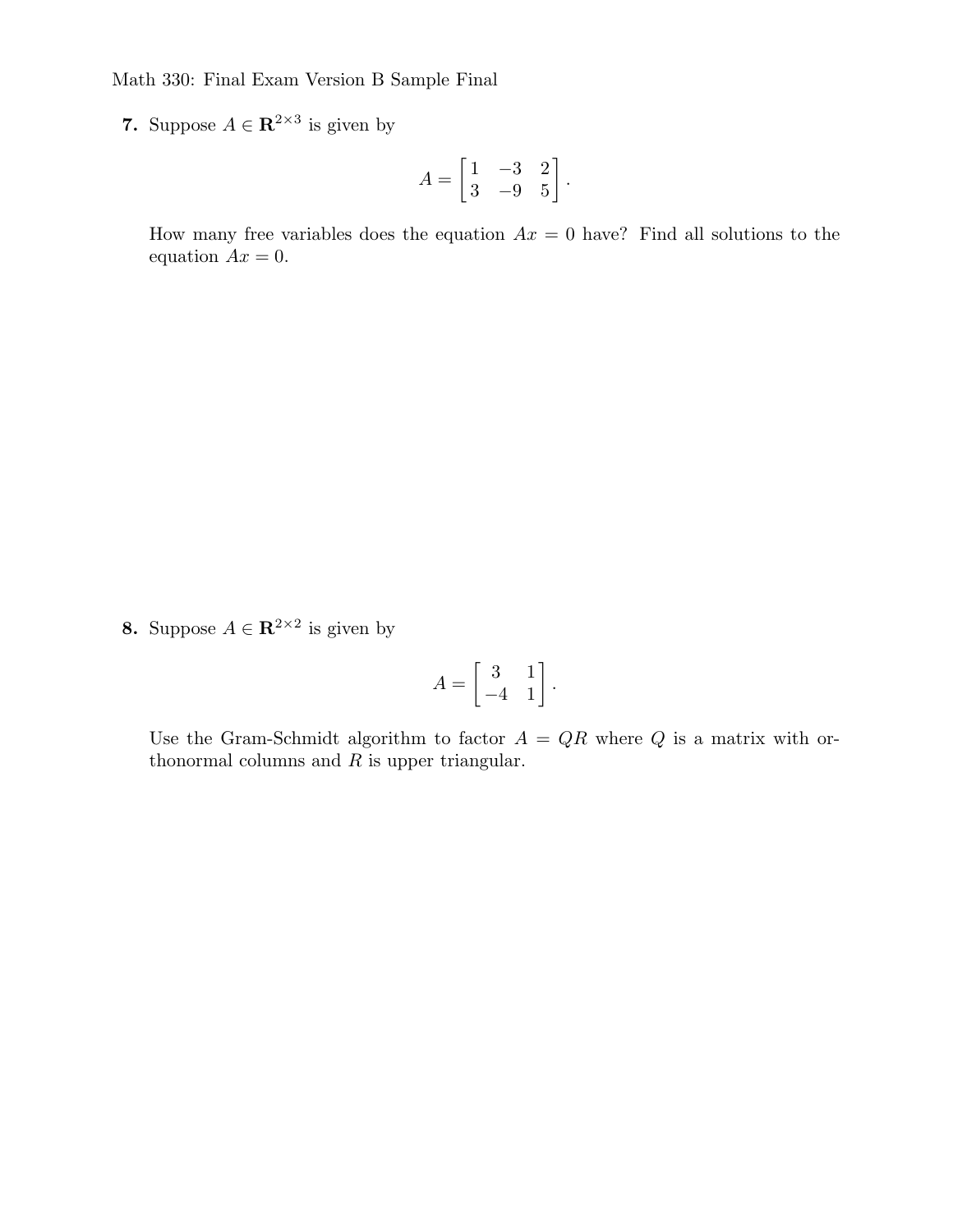**9.** Find the eigenvalues and eigenvectors of the matrix *A* where

$$
A = \begin{bmatrix} 2 & 1 \\ 1 & 2 \end{bmatrix}.
$$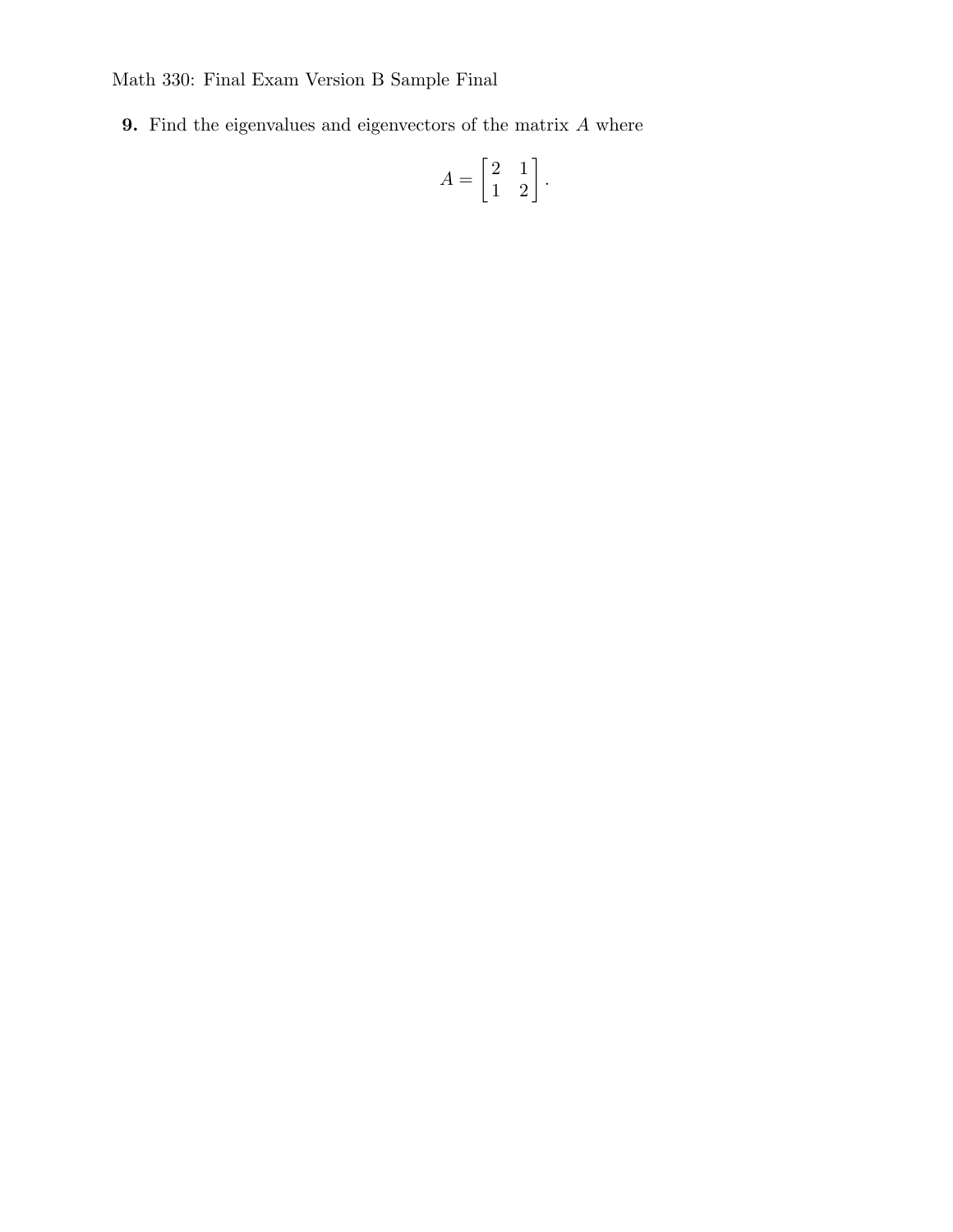**10.** The *LU* factorization of a matrix *A* is given by

$$
L = \begin{bmatrix} 1 & 0 & 0 \\ 1/2 & 1 & 0 \\ -1/3 & 3/2 & 1 \end{bmatrix} \quad \text{and} \quad U = \begin{bmatrix} 2 & 0 & -2 \\ 0 & 3 & 1 \\ 0 & 0 & 1 \end{bmatrix}.
$$

Explain how to use this factorization to solve the equation  $Ax = b$  and then find the value of *x* corresponding to  $b = (-6, 1, 12)$ .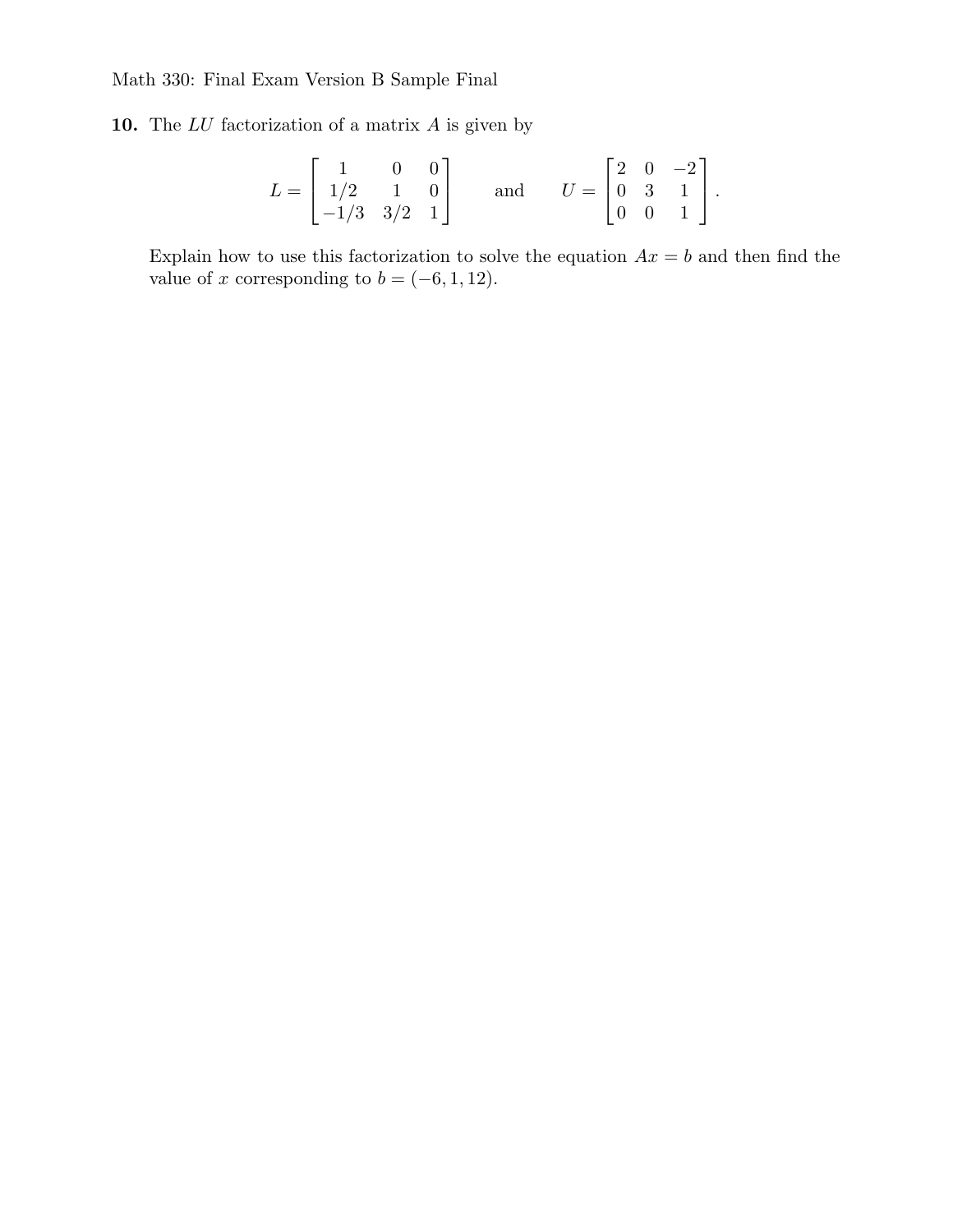**11.** The *QR* factorization of a matrix *A* is given by

$$
Q = \begin{bmatrix} \frac{2}{7} & \frac{-3}{\sqrt{13}} \\ -\frac{6}{7} & 0 \\ \frac{3}{7} & \frac{2}{\sqrt{13}} \end{bmatrix} \quad \text{and} \quad R = \begin{bmatrix} 2 & -1 \\ 0 & \sqrt{13} \end{bmatrix}.
$$

Explain how to use this factorization to minimize  $||Ax - b||$  and then find the minimizing value of *x* corresponding to  $b = (1, -1, 2)$ .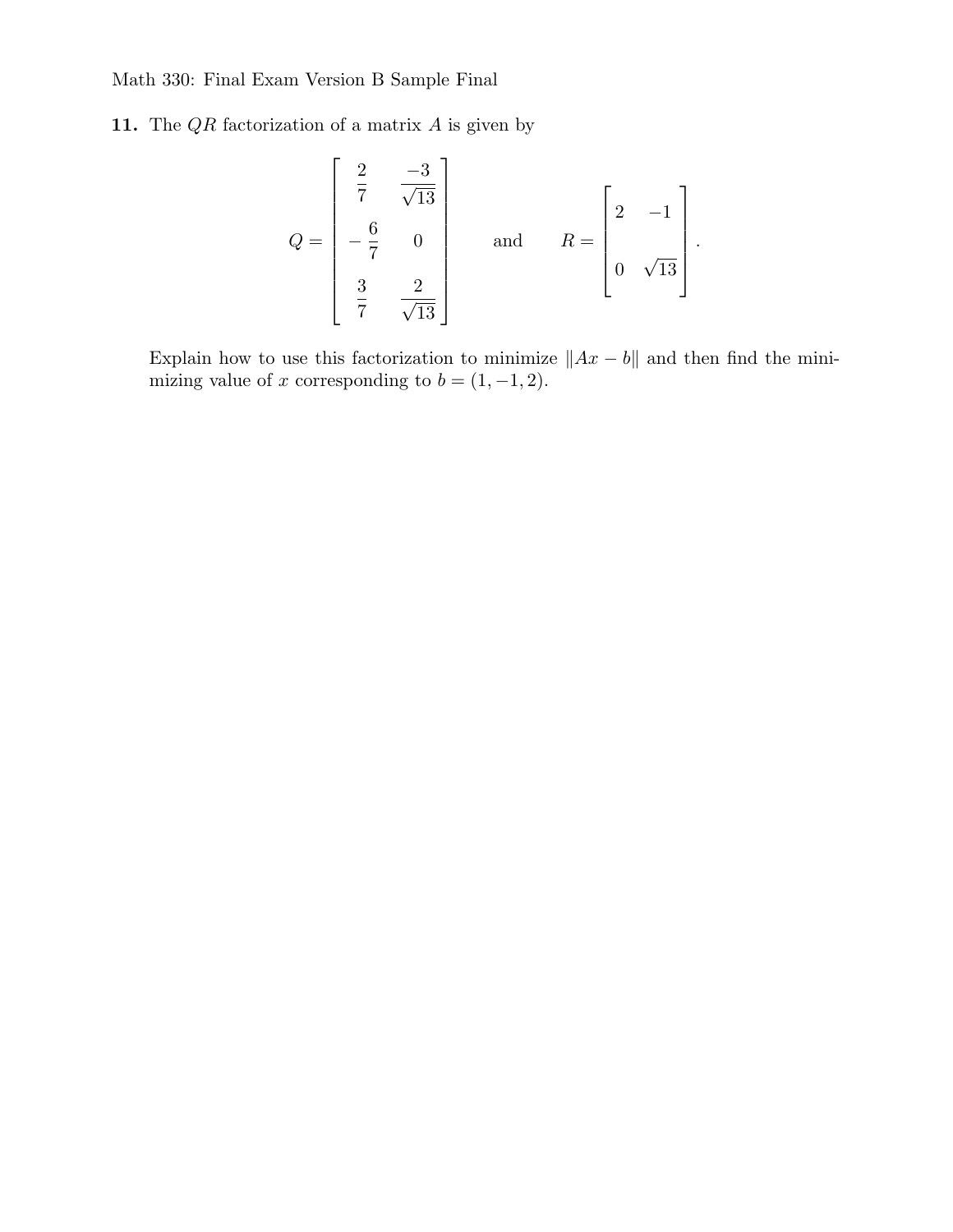**12.** The matrix *A* given by

$$
A = \begin{bmatrix} -14 & 4 & -14 \\ -33 & 9 & -31 \\ 11 & -4 & 11 \end{bmatrix}
$$

has eigenvalues  $\lambda_i$  and eigenvectors  $x_i$  given by

$$
\lambda_1 = 8, \quad x_1 = \begin{bmatrix} -1 \\ -2 \\ 1 \end{bmatrix}, \qquad \lambda_2 = 1, \quad x_2 = \begin{bmatrix} -4 \\ -1 \\ 4 \end{bmatrix}, \qquad \lambda_3 = -3, \quad x_3 = \begin{bmatrix} 4 \\ 11 \\ 0 \end{bmatrix}.
$$

Find an invertible matrix *S* and a diagonal matrix *D* such that  $A = SDS^{-1}$ .

**(i)** What is *D*?

**(ii)** What is *S*?